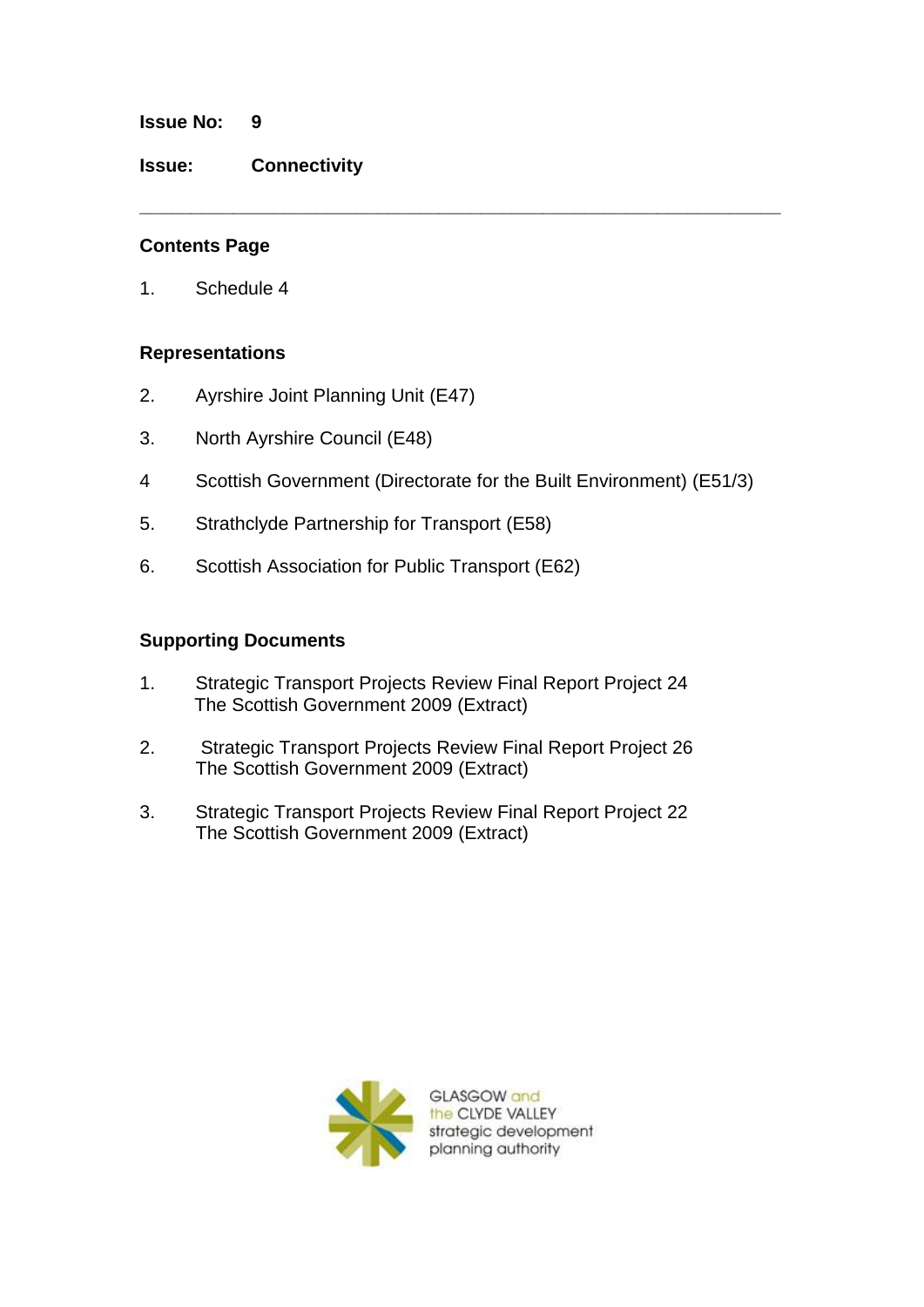| <b>Issue 9</b>                                                             | <b>Connectivity</b>                        |                  |
|----------------------------------------------------------------------------|--------------------------------------------|------------------|
|                                                                            |                                            |                  |
| Development plan                                                           | Section 4 Spatial Development Strategy     | <b>Reporter:</b> |
| reference:                                                                 | <b>Spatial Framework 1 Competitiveness</b> |                  |
| Body or person(s) submitting a representation raising the issue (including |                                            |                  |
| reference number):                                                         |                                            |                  |
| E47 Ayrshire Joint Planning Unit                                           |                                            |                  |
| <b>E48 North Ayrshire Council</b>                                          |                                            |                  |
| E51/3 Scottish Government (Directorate for the Built Environment)          |                                            |                  |
| E58 Strathclyde Partnership for Transport                                  |                                            |                  |
| E62 Scottish Association for Public Transport                              |                                            |                  |
| <b>Provision</b><br>of the                                                 | Strategy Support Measure 4 (page 26)       |                  |
| development plan to                                                        | Strategy Support Measure 5 (page 27)       |                  |
| which<br>the<br><b>issue</b>                                               |                                            |                  |
| relates:                                                                   |                                            |                  |
| Planning authority's summary of the representation(s):                     |                                            |                  |
| $FAT$ Armabina, Laint Diampina, Unit, $FAO$ Namth, Armabina Carmail        |                                            |                  |

**E47 Ayrshire Joint Planning Unit, E48 North Ayrshire Council** Relationship of the High Speed Rail proposal on transport connectivity and accessibility to the Ayrshire sub-region.

### **E51/3 Scottish Government (Directorate for the Built Environment)**

A need to reflect the Ministerial decision on the organisational and process aspects of determining the future of High Speed Rail within and into the cityregion.

### **E58 Strathclyde Partnership for Transport**

Premature to require Glasgow city Council's City Plan 3 to identify a specific site for a terminus without further work being undertaken to identify the transport planning criteria for the selection of the High Speed Rail terminus and how that terminus will integrate with existing regional bus, Subway and rail networks.

### **E62 Scottish Association for Public Transport**

Questions whether only improvements at Glasgow Airport will benefit the conurbation economy and that both Edinburgh and Prestwick Airports deserve more consideration in the Strategic Development Plan. Additional explanatory material on High Speed Rail required in the Strategic Development Plan with a demand for an inter-governmental agreement on High Speed Rail on location and phasing of its delivery.

### **Modifications sought by those submitting representations:**

**E47 Ayrshire Joint Planning Unit**, **E48 North Ayrshire Council**

Specific references should be made to Ayrshire in text where appropriate.

### **E51/3 Scottish Government (Directorate for the Built Environment)**

Strategy Support Measure 5 should be amended to reflect the role of the Scottish Partnership Group and the likely timing of any certainty emerging as to the preferred location for the terminus and route. Suggested wording is:

"Following the identification of a location in central Glasgow for a High Speed Rail terminus by the Scottish Partnership Group (which includes Glasgow City Council and other stakeholders), Glasgow City Council and related stakeholders to secure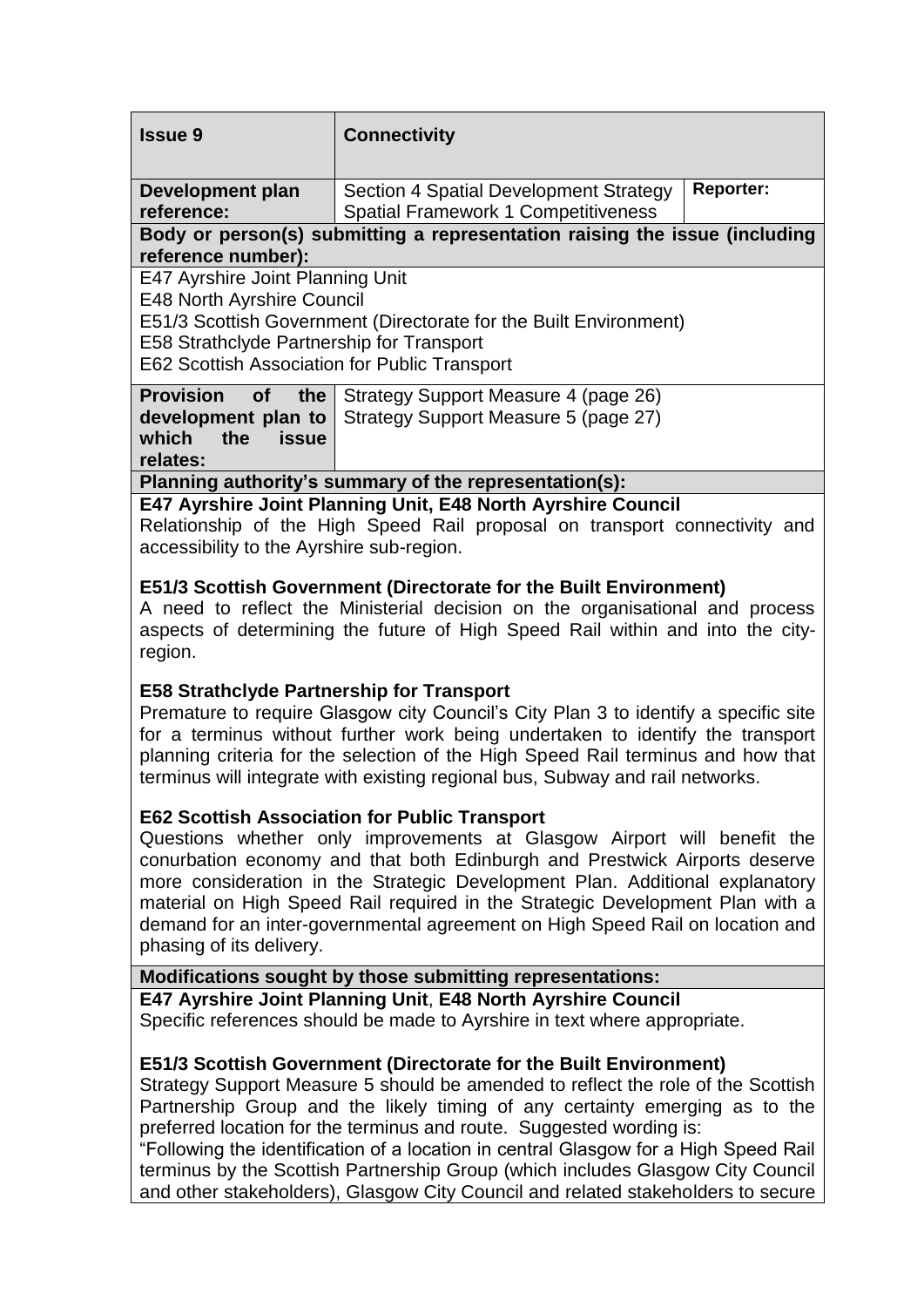and safeguard related development land …"

## **E58 Strathclyde Partnership for Transport**

It is suggested that the Proposed Plan be redrafted to be less specific about the requirement on Glasgow City Council and related stakeholder s to identify a specific site for a terminus until further work is undertaken to identify the relevant transport planning criteria.

### **E62 Scottish Association for Public Transport**

Glasgow International Airport, paragraph 4.31, goes too far in assuming that only improvements at Glasgow Airport will benefit the conurbation economy and both Edinburgh and Prestwick Airports deserve more consideration. Strategy Support Measure 4**,** as written, is excessively negative about the potential to reduce road traffic problems on the M8 through modal shift.

### **E62 Scottish Association for Public Transport**

Strategy Support Measure 5 should be revised to:

- highlight interim improvements in Anglo-Scottish rail services prior to planned opening of the initial high-speed services in 2025;
- ensure that the finalised Strategic Development Plan to include agreement by 2012 on high-speed rail terminal facilities in Glasgow. Options include further development of Glasgow Central, a linked Central/St Enoch development and the City Council proposal for a site east from Glasgow Cross, all of which would require good links with the intra-conurbation and national Scottish networks;
- secure inter-government agreement by 2012 on the location and phasing of a high-speed rail route into Glasgow and the upgrading of other sections of route over which High-speed trains will provide through services from 2025. This could include priority for segregating high-speed and lowerspeed services from Glasgow to the Carstairs area with connections to Edinburgh (also permitting improved services from Glasgow to Edinburgh, Newcastle and other cities in eastern England)
- make reference to the ability of higher-speed rail and improved frequency to improve links from both Glasgow and Edinburgh to Lancashire and the West Midlands.

## **Summary of responses (including reasons) by planning authority:**

**E47 Ayrshire Joint Planning Unit, E48 North Ayrshire Council**

The Glasgow and the Clyde Valley Strategic Development Planning Authority reject the modifications as it considers appropriate reference to the Ayrshire planning area have been made in the Strategic Development Plan Proposed Plan, in particular with regard to

#### Ayrshire accessibility

- the Proposed Plan seeks High Speed Rail as a strategic development in the city-region to enhance its outward economic competitiveness. In order for the whole city-region to maximise those competitiveness benefits, the Proposed Plan seeks greater integration between the prospective central terminus and the city-region through improved sustainable transport networks which increase accessibility between core and hinterland.
- these provisions are highlighted in paragraphs 4.39 to 4.42, Diagram 12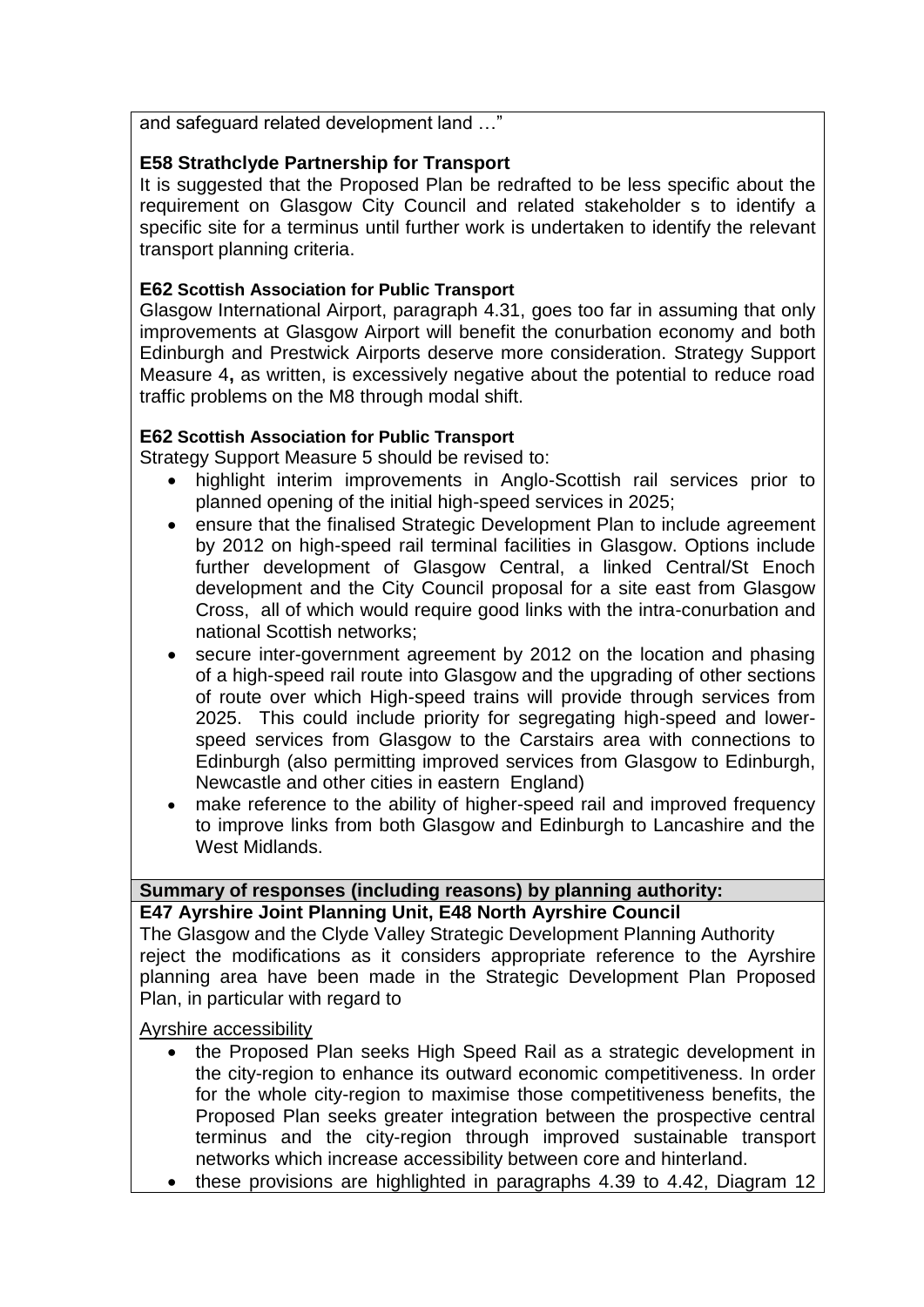and Schedule 4.

- paragraph 4.41, in particular, highlights the various transport corridor reviews and appraisals currently underway and specifies Project 24 of the Strategic Transport Projects Review (Supporting Document 1) in particular.
- Strategic Transport Projects Review Project 26 (Supporting Document 2) directly focuses on rail improvements on the Inverclyde and Ayrshire Corridors (Corridors R10 and R11 Diagram 12 and Schedule 4).
- Strategic Transport Projects Review Project 22 (Supporting Document 3) focuses on improvements on the A737.
- all of these take into account accessibility to Ayrshire, specified in paragraph 4.39, Ayrshire's connectivity and accessibility issues with the city-region are therefore already inherent in the Proposed Plan.

Strategic Development Planning for Ayrshire

- it is not within the mandate of the Glasgow and the Clyde Valley Strategic Development Planning Authority to take decisions on strategic development planning issues in Ayrshire, simply to recognise the functional relationships between the city-region and adjoining areas and incorporate the necessary strategies to meet the demands of those functional relationships.
- it is not appropriate for the Glasgow and the Clyde Valley Strategic Development Planning Authority in its Proposed Plan to be allocating strategic significance to transport corridors and schemes within Ayrshire, that is the responsibility of the respective Ayrshire councils and is already covered by the Scottish Government's Strategic Transport Projects Review Project 22.
- the duty upon the Glasgow and the Clyde Valley Strategic Development Planning Authority to recognise the functional relationship with Ayrshire is already met within the provisions of the Proposed Plan; paragraph 4.39 and 4.41.

## **E51/3 Scottish Government (Directorate for the Built Environment), E58 Strathclyde Partnership for Transport**

The modifications and the suggested re-wording are noted by the Glasgow and the Clyde Valley Strategic Development Planning Authority as it reflects the Ministerial decision on the future of High Speed Rail. They therefore update the procedural and organisational aspects of preparing the way for planning action for High Speed Rail in the city-region.

# **E62 Scottish Association for Public Transport**

The Glasgow and the Clyde Valley Strategic Development Planning Authority reject the modifications having regard to

Paragraph 4.31 and Strategy Support Measure 4 Glasgow International Airport and sustainable transport access

- Edinburgh and Prestwick airports are acknowledged by the Proposed Plan as serving the city-region to a degree. However, Glasgow International Airport is the predominant airport serving the city-region and as such, is the key strategic priority for the Proposed Plan.
- Strategy Support Measure 4 highlights the nature and relevance of strategic access to Glasgow International Airport and the need for